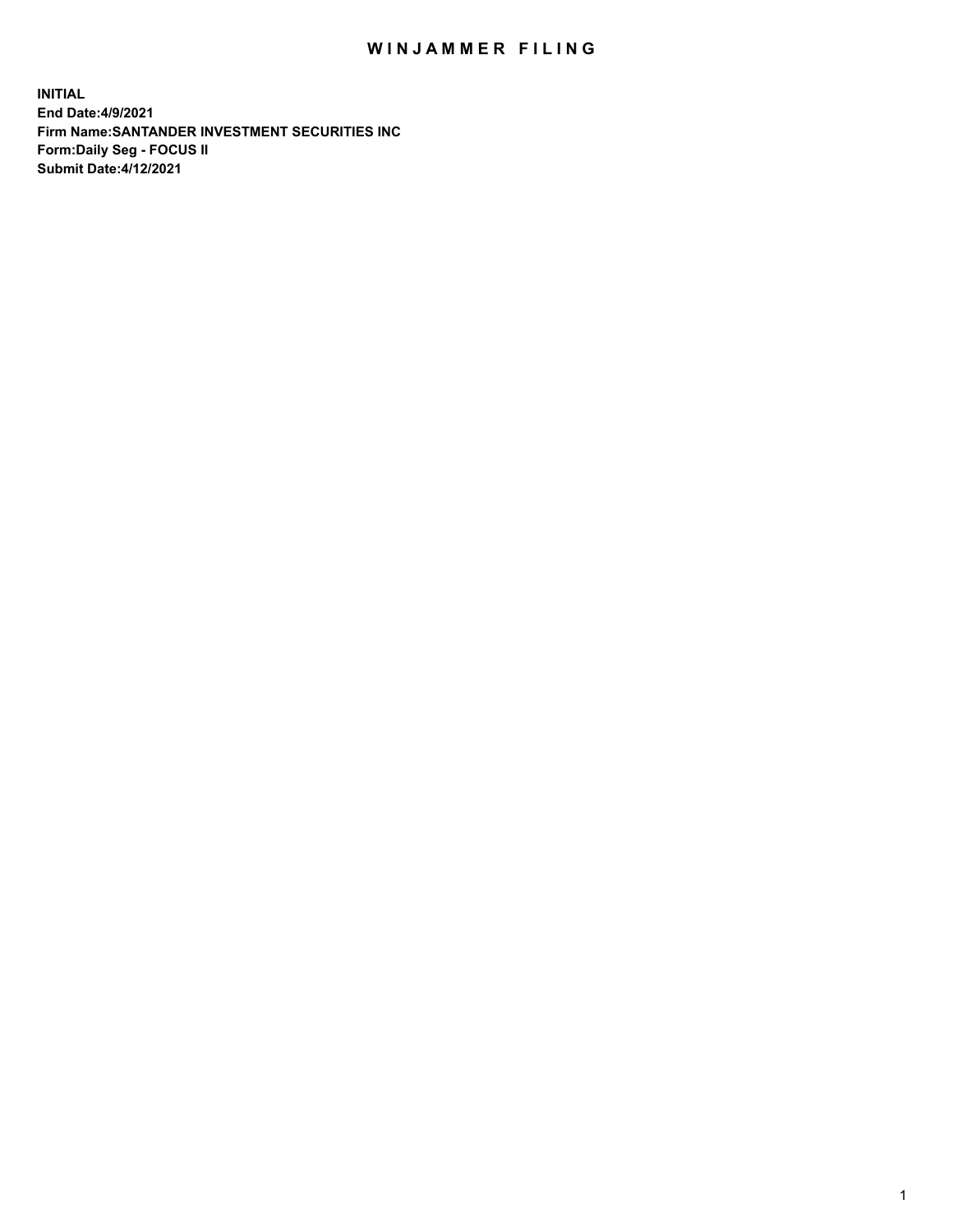**INITIAL End Date:4/9/2021 Firm Name:SANTANDER INVESTMENT SECURITIES INC Form:Daily Seg - FOCUS II Submit Date:4/12/2021 Daily Segregation - Cover Page**

| Name of Company<br><b>Contact Name</b>                                                                                                                                                                                                                                                                 | <b>SANTANDER INVESTMENT</b><br><b>SECURITIES INC</b><br><b>Felix Munoz</b> |
|--------------------------------------------------------------------------------------------------------------------------------------------------------------------------------------------------------------------------------------------------------------------------------------------------------|----------------------------------------------------------------------------|
| <b>Contact Phone Number</b><br><b>Contact Email Address</b>                                                                                                                                                                                                                                            | (212) 407-4594<br>felix.munoz@santander.us                                 |
| FCM's Customer Segregated Funds Residual Interest Target (choose one):<br>a. Minimum dollar amount: ; or<br>b. Minimum percentage of customer segregated funds required:% ; or<br>c. Dollar amount range between: and; or<br>d. Percentage range of customer segregated funds required between:% and%. | 70,000,000<br>$\overline{\mathbf{0}}$<br>0 <sub>0</sub><br>0 <sub>0</sub>  |
| FCM's Customer Secured Amount Funds Residual Interest Target (choose one):<br>a. Minimum dollar amount: ; or<br>b. Minimum percentage of customer secured funds required:%; or<br>c. Dollar amount range between: and; or<br>d. Percentage range of customer secured funds required between:% and%.    | $\frac{0}{0}$<br>0 <sub>0</sub><br>0 <sub>0</sub>                          |
| FCM's Cleared Swaps Customer Collateral Residual Interest Target (choose one):<br>a. Minimum dollar amount: ; or<br>b. Minimum percentage of cleared swaps customer collateral required:% ; or<br>c. Dollar amount range between: and; or                                                              | $\overline{\mathbf{0}}$<br>$\overline{\mathbf{0}}$<br>0 <sub>0</sub>       |

d. Percentage range of cleared swaps customer collateral required between:% and%. **0 0**

Attach supporting documents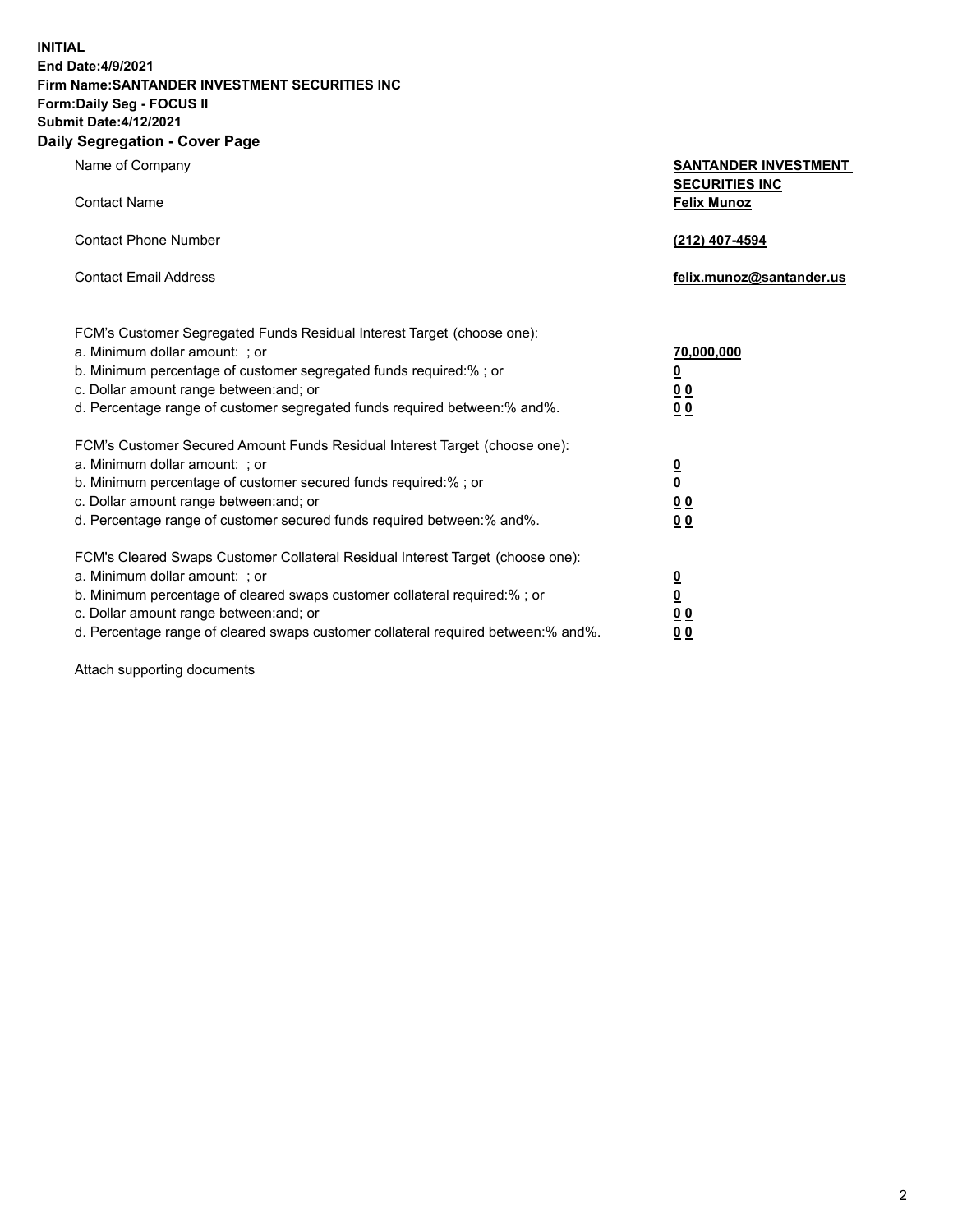## **INITIAL End Date:4/9/2021 Firm Name:SANTANDER INVESTMENT SECURITIES INC Form:Daily Seg - FOCUS II Submit Date:4/12/2021 Daily Segregation - Secured Amounts**

|     | Foreign Futures and Foreign Options Secured Amounts                                         |                   |
|-----|---------------------------------------------------------------------------------------------|-------------------|
|     | Amount required to be set aside pursuant to law, rule or regulation of a foreign            | $0$ [7305]        |
|     | government or a rule of a self-regulatory organization authorized thereunder                |                   |
| 1.  | Net ledger balance - Foreign Futures and Foreign Option Trading - All Customers             |                   |
|     | A. Cash                                                                                     | $0$ [7315]        |
|     | B. Securities (at market)                                                                   | 0[7317]           |
| 2.  | Net unrealized profit (loss) in open futures contracts traded on a foreign board of trade   | $0$ [7325]        |
| 3.  | Exchange traded options                                                                     |                   |
|     | a. Market value of open option contracts purchased on a foreign board of trade              | $0$ [7335]        |
|     | b. Market value of open contracts granted (sold) on a foreign board of trade                | $0$ [7337]        |
| 4.  | Net equity (deficit) (add lines 1. 2. and 3.)                                               | $0$ [7345]        |
| 5.  | Account liquidating to a deficit and account with a debit balances - gross amount           | $0$ [7351]        |
|     | Less: amount offset by customer owned securities                                            | 0 [7352] 0 [7354] |
| 6.  | Amount required to be set aside as the secured amount - Net Liquidating Equity              | $0$ [7355]        |
|     | Method (add lines 4 and 5)                                                                  |                   |
| 7.  | Greater of amount required to be set aside pursuant to foreign jurisdiction (above) or line | $0$ [7360]        |
|     | 6.                                                                                          |                   |
|     | FUNDS DEPOSITED IN SEPARATE REGULATION 30.7 ACCOUNTS                                        |                   |
| 1.  | Cash in banks                                                                               |                   |
|     | A. Banks located in the United States                                                       | $0$ [7500]        |
|     | B. Other banks qualified under Regulation 30.7                                              | 0 [7520] 0 [7530] |
| 2.  | <b>Securities</b>                                                                           |                   |
|     | A. In safekeeping with banks located in the United States                                   | $0$ [7540]        |
|     | B. In safekeeping with other banks qualified under Regulation 30.7                          | 0 [7560] 0 [7570] |
| 3.  | Equities with registered futures commission merchants                                       |                   |
|     | A. Cash                                                                                     | $0$ [7580]        |
|     | <b>B.</b> Securities                                                                        | $0$ [7590]        |
|     | C. Unrealized gain (loss) on open futures contracts                                         | $0$ [7600]        |
|     | D. Value of long option contracts                                                           | $0$ [7610]        |
|     | E. Value of short option contracts                                                          | 0 [7615] 0 [7620] |
| 4.  | Amounts held by clearing organizations of foreign boards of trade                           |                   |
|     | A. Cash                                                                                     | $0$ [7640]        |
|     | <b>B.</b> Securities                                                                        | $0$ [7650]        |
|     | C. Amount due to (from) clearing organization - daily variation                             | $0$ [7660]        |
|     | D. Value of long option contracts                                                           | $0$ [7670]        |
|     | E. Value of short option contracts                                                          | 0 [7675] 0 [7680] |
| 5.  | Amounts held by members of foreign boards of trade                                          |                   |
|     | A. Cash                                                                                     | $0$ [7700]        |
|     | <b>B.</b> Securities                                                                        | $0$ [7710]        |
|     | C. Unrealized gain (loss) on open futures contracts                                         | $0$ [7720]        |
|     | D. Value of long option contracts                                                           | $0$ [7730]        |
|     | E. Value of short option contracts                                                          | 0 [7735] 0 [7740] |
| 6.  | Amounts with other depositories designated by a foreign board of trade                      | $0$ [7760]        |
| 7.  | Segregated funds on hand                                                                    | $0$ [7765]        |
| 8.  | Total funds in separate section 30.7 accounts                                               | $0$ [7770]        |
| 9.  | Excess (deficiency) Set Aside for Secured Amount (subtract line 7 Secured Statement         | $0$ [7380]        |
|     | Page 1 from Line 8)                                                                         |                   |
| 10. | Management Target Amount for Excess funds in separate section 30.7 accounts                 | $0$ [7780]        |
| 11. | Excess (deficiency) funds in separate 30.7 accounts over (under) Management Target          | $0$ [7785]        |
|     |                                                                                             |                   |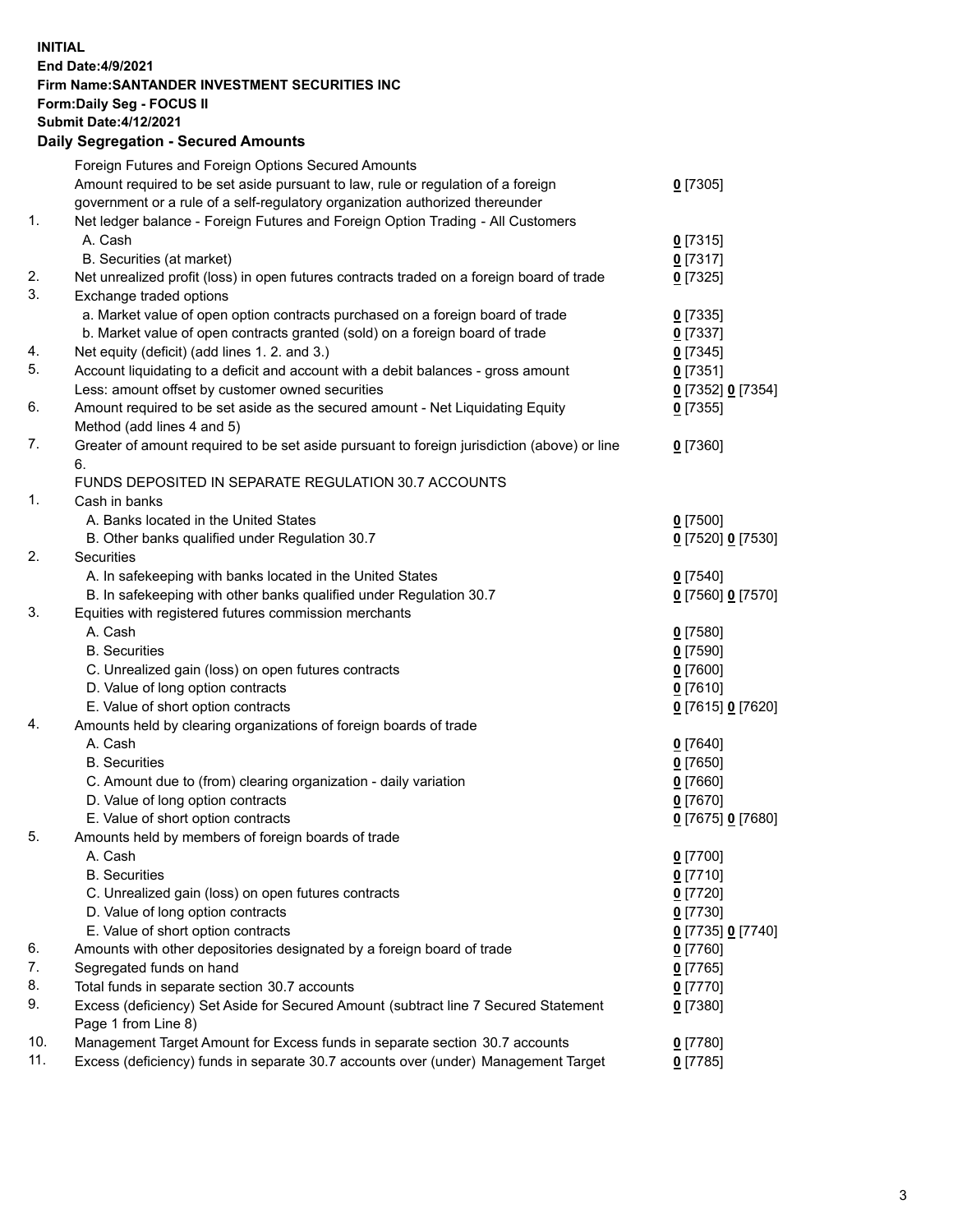| <b>INITIAL</b> | End Date: 4/9/2021<br>Firm Name: SANTANDER INVESTMENT SECURITIES INC<br>Form: Daily Seg - FOCUS II<br><b>Submit Date: 4/12/2021</b><br>Daily Segregation - Segregation Statement |                      |
|----------------|----------------------------------------------------------------------------------------------------------------------------------------------------------------------------------|----------------------|
|                | SEGREGATION REQUIREMENTS(Section 4d(2) of the CEAct)                                                                                                                             |                      |
| 1.             | Net ledger balance                                                                                                                                                               |                      |
|                | A. Cash                                                                                                                                                                          | 1,452,187,361 [7010] |
|                | B. Securities (at market)                                                                                                                                                        | $0$ [7020]           |
| 2.             | Net unrealized profit (loss) in open futures contracts traded on a contract market                                                                                               | 493,201,155 [7030]   |
| 3.             | Exchange traded options                                                                                                                                                          |                      |
|                | A. Add market value of open option contracts purchased on a contract market                                                                                                      | 39,689,972 [7032]    |
|                | B. Deduct market value of open option contracts granted (sold) on a contract market                                                                                              | $-30,703,062$ [7033] |
| 4.             | Net equity (deficit) (add lines 1, 2 and 3)                                                                                                                                      | 1,954,375,426 [7040] |
| 5.             | Accounts liquidating to a deficit and accounts with                                                                                                                              |                      |
|                | debit balances - gross amount                                                                                                                                                    | $0$ [7045]           |
|                | Less: amount offset by customer securities                                                                                                                                       | 0 [7047] 0 [7050]    |
| 6.             | Amount required to be segregated (add lines 4 and 5)                                                                                                                             | 1,954,375,426 [7060] |
|                | FUNDS IN SEGREGATED ACCOUNTS                                                                                                                                                     |                      |
| 7.             | Deposited in segregated funds bank accounts                                                                                                                                      |                      |
|                | A. Cash                                                                                                                                                                          | 304,227,030 [7070]   |
|                | B. Securities representing investments of customers' funds (at market)                                                                                                           | 0 [7080]             |
|                | C. Securities held for particular customers or option customers in lieu of cash (at                                                                                              | $0$ [7090]           |
| 8.             | market)<br>Margins on deposit with derivatives clearing organizations of contract markets                                                                                        |                      |
|                | A. Cash                                                                                                                                                                          | 1,638,827,049 [7100] |
|                | B. Securities representing investments of customers' funds (at market)                                                                                                           | $0$ [7110]           |
|                | C. Securities held for particular customers or option customers in lieu of cash (at                                                                                              | $0$ [7120]           |
|                | market)                                                                                                                                                                          |                      |
| 9.             | Net settlement from (to) derivatives clearing organizations of contract markets                                                                                                  | 74,593,354 [7130]    |
| 10.            | Exchange traded options                                                                                                                                                          |                      |
|                | A. Value of open long option contracts                                                                                                                                           | 39,689,972 [7132]    |
|                | B. Value of open short option contracts                                                                                                                                          | $-30,703,062$ [7133] |
| 11.            | Net equities with other FCMs                                                                                                                                                     |                      |
|                | A. Net liquidating equity                                                                                                                                                        | $0$ [7140]           |
|                | B. Securities representing investments of customers' funds (at market)                                                                                                           | $0$ [7160]           |
|                | C. Securities held for particular customers or option customers in lieu of cash (at                                                                                              | $0$ [7170]           |
|                | market)                                                                                                                                                                          |                      |
| 12.            | Segregated funds on hand                                                                                                                                                         | $0$ [7150]           |
| 13.            | Total amount in segregation (add lines 7 through 12)                                                                                                                             | 2,026,634,343 [7180] |
| 14.            | Excess (deficiency) funds in segregation (subtract line 6 from line 13)                                                                                                          | 72,258,917 [7190]    |
| 15.            | Management Target Amount for Excess funds in segregation                                                                                                                         | 70,000,000 [7194]    |
| 16.            | Excess (deficiency) funds in segregation over (under) Management Target Amount                                                                                                   | 2,258,917 [7198]     |
|                | Excess                                                                                                                                                                           |                      |